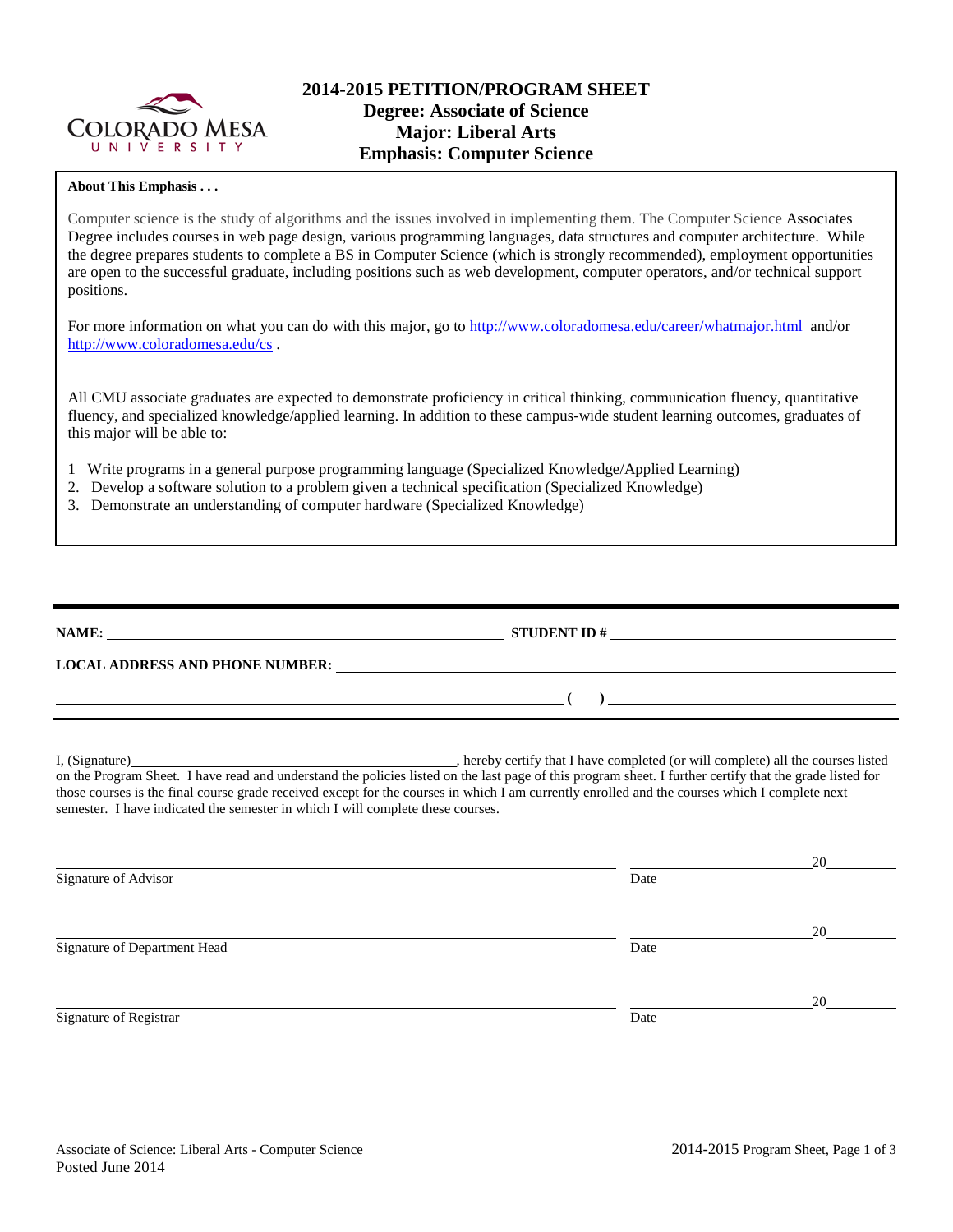#### **Students should work closely with a faculty advisor when selecting and scheduling courses prior to registration.**

Degree Requirements:

- 60 semester hours total ( A minimum of 16 taken at CMU in no fewer than two semesters)
- Pre-collegiate courses (usually numbered below 100) cannot be used for graduation.
- 2.50 cumulative GPA or higher in all CMU coursework and in coursework toward major content area.
- A grade of "C" or higher must be earned in all general education courses in order to be accepted for the transfer under the Core Transfer Agreements.
- A student must follow the CMU graduation requirements either from 1) the program sheet for the major in effect at the time the student officially declares a major; or 2) a program sheet for the major approved for a year subsequent to the year during which the student officially declares the major and is approved for the student by the department head. Because a program may have requirements specific to the degree, the student should check with the faculty advisor for additional criteria. It is the student's responsibility to be aware of, and follow, all requirements for the degree being pursued. Any exceptions or substitutions must be approved by the student's faculty advisor and Department Head.
- When filling out the program sheet a course can be used only once.
- See the "Undergraduate Graduation Requirements" in the catalog for additional graduation information.

**GENERAL EDUCATION REQUIREMENTS** (31 semester hours) See the current catalog for a list of courses that fulfill the requirements below. If a course is on the general education list of options and a requirement for your major, you must use it to fulfill the major requirement and make a different selection within the general education requirement.

| Course No Title                                                                                                                                  |    |  | Sem.hrs Grade Term/Trns |  |  |  |
|--------------------------------------------------------------------------------------------------------------------------------------------------|----|--|-------------------------|--|--|--|
| <b>English</b> (6 semester hours, must receive a grade of "C" or better and<br>must be completed by the time the student has 60 semester hours.) |    |  |                         |  |  |  |
| <b>ENGL 111 English Composition</b>                                                                                                              |    |  |                         |  |  |  |
| <b>ENGL 112 English Composition</b>                                                                                                              | 3  |  |                         |  |  |  |
| <b>Math:</b> (3 semester hours, must receive a grade of "C" or better, must be<br>completed by the time the student has 60 semester hours.)      |    |  |                         |  |  |  |
| MATH 113 College Algebra                                                                                                                         | 4* |  |                         |  |  |  |
| *3 credits apply to the General Ed requirements and 1 credit apply to<br>elective credit                                                         |    |  |                         |  |  |  |

\_\_\_\_\_\_ \_\_\_\_ \_\_\_\_\_\_\_\_\_\_\_\_\_\_\_\_\_\_\_\_\_\_\_\_ \_\_\_\_ \_\_\_\_\_ \_\_\_\_\_\_\_\_

\_\_\_\_\_\_ \_\_\_\_ \_\_\_\_\_\_\_\_\_\_\_\_\_\_\_\_\_\_\_\_\_\_\_\_ \_\_\_\_ \_\_\_\_\_ \_\_\_\_\_\_\_\_ \_\_\_\_\_\_ \_\_\_\_ \_\_\_\_\_\_\_\_\_\_\_\_\_\_\_\_\_\_\_\_\_\_\_\_ \_\_\_\_ \_\_\_\_\_ \_\_\_\_\_\_\_\_

**Humanities** (3 semester hours)

**Social and Behavioral Sciences** (6 semester hours)

| Sem.hrs Grade Term/Trns                                                   |
|---------------------------------------------------------------------------|
| <b>Natural Sciences</b> (7 semester hours, one course must include a lab) |
|                                                                           |
| <u> 1980 - Jan Samuel Alexandro (h. 1922)</u>                             |
|                                                                           |
|                                                                           |
|                                                                           |

|          | <b>Kinesiology</b> (2 semester hours) |  |
|----------|---------------------------------------|--|
| KINE 100 | Health and Wellness                   |  |
| KINA 1   |                                       |  |

\_\_\_\_\_\_ \_\_\_\_ \_\_\_\_\_\_\_\_\_\_\_\_\_\_\_\_\_\_\_\_\_\_\_\_ \_\_\_\_ \_\_\_\_\_ \_\_\_\_\_\_\_\_

**Applied Studies** (3 semester hours)

### **COMPUTER SCIENCE EMPHASIS REQUIREMENTS**

( 21 semester hours)

| <b>Core Class</b>         |                                   |       |  |
|---------------------------|-----------------------------------|-------|--|
| CSCI 111                  | CS1: Foundations of               |       |  |
|                           | Computer Science                  | 4     |  |
| CSCI 112                  | CS <sub>2</sub> : Data Structures | 4     |  |
| <b>CSCI 206</b>           | Web Page Design II                | 3     |  |
| CSCI 241                  | Computer Architecture &           |       |  |
|                           | <b>Assembly Language</b>          | 4     |  |
| <b>CSCI 250</b>           | CS3: Intro to Algorithms          | 3     |  |
| 3 Hrs from the following: |                                   |       |  |
| <b>CISB 205</b>           | <b>Advanced Business Software</b> | 3     |  |
| <b>CSCI 310</b>           | Advanced Programming: ()          | $3**$ |  |
| CSCI 130                  | Intro to Engineering CS           | 3     |  |

\*\*CSCI 310 is offered for various current languages for 1-3 credit hours. Students may take any mix of classes to reach a total minimum of 3 hrs but no language may be counted more than once.

**Electives** (3 Semester Hours) Any college level undergraduate courses. \*MATH 113 College Algebra 1 \_\_\_\_\_\_ \_\_\_\_ \_\_\_\_\_\_\_\_\_\_\_\_\_\_\_\_\_\_\_\_\_\_\_\_ \_\_\_\_ \_\_\_\_\_ \_\_\_\_\_\_\_\_

\_\_\_\_\_\_ \_\_\_\_ \_\_\_\_\_\_\_\_\_\_\_\_\_\_\_\_\_\_\_\_\_\_\_\_ \_\_\_\_ \_\_\_\_\_ \_\_\_\_\_\_\_\_ \_\_\_\_\_\_ \_\_\_\_ \_\_\_\_\_\_\_\_\_\_\_\_\_\_\_\_\_\_\_\_\_\_\_\_ \_\_\_\_ \_\_\_\_\_ \_\_\_\_\_\_\_\_

MATH 119 Precalculus, MATH 151 Calculus I, and/or MATH 152 Calculus II are strongly recommended particularly for those students who are considering going on to the Bachelor of Science in Computer Science degree.